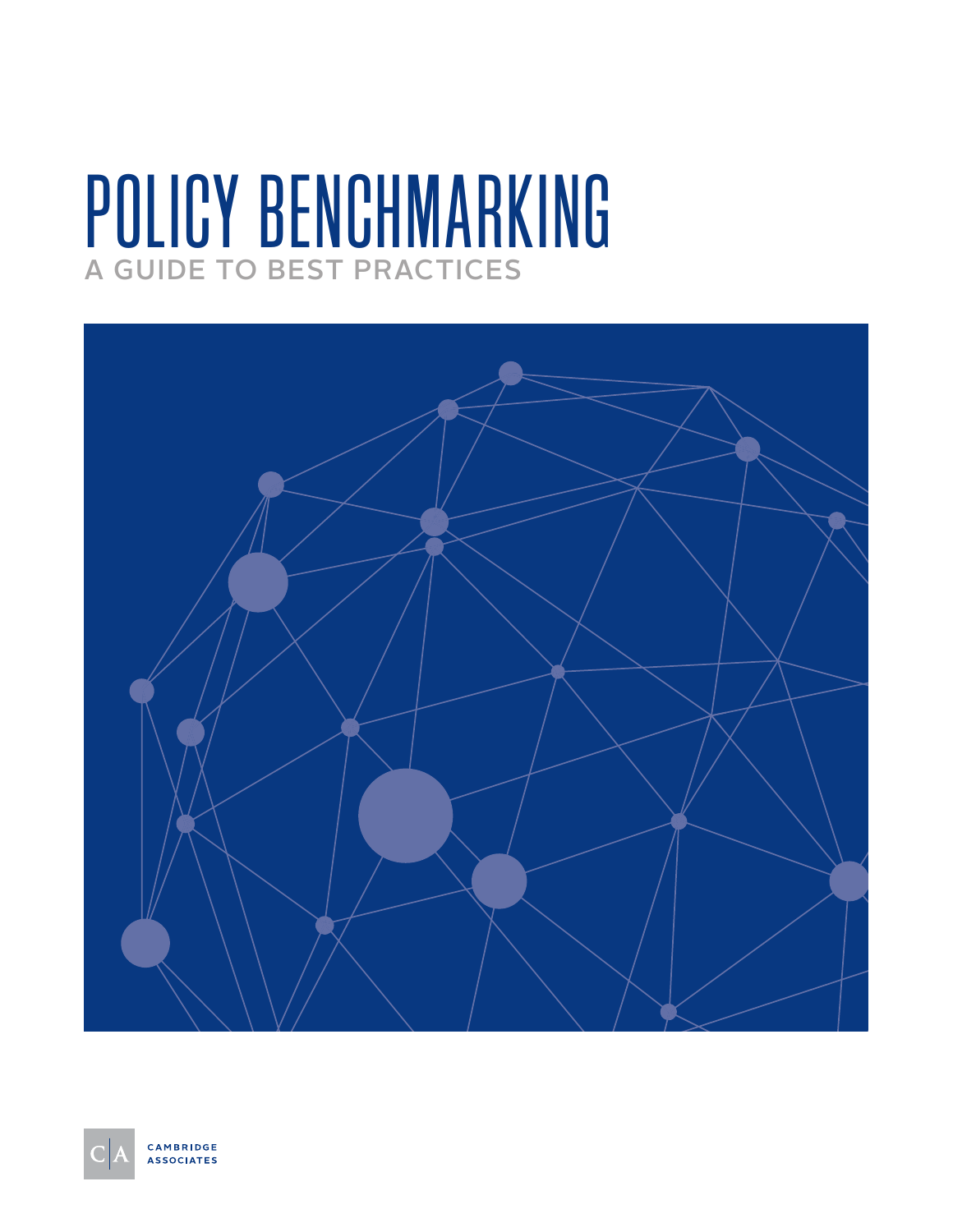In recent years it has become trendy to eschew policy benchmarking as anachronistic and irrelevant in today's world of dynamic portfolio construction, complete alternative investments, and different risk and liquidity prof n recent years it has become trendy to eschew policy benchmarking as anachronistic and irrelevant in today's world of dynamic portfolio construction, complex alternative investments, and different risk and liquidity profiles. We disagree. investment program.

Of course, that doesn't change the fact that benchmarking ranks as many people's least favorite investment activity, akin to visiting the dentist. Dreaded and cold-sweat inducing as it may be, thinking proactively about your portfolio's benchmarking is better than the alternative—finding a cavity after years of neglect. In this paper, we share our latest thinking on best practices in benchmarking.

At its root, a benchmark is nothing more, or less, than a measure employed as a reference point to compare to actual investment results. What question do you want to answer by making that comparison, and over what time frame is that comparison relevant and appropriate?

In our years of work with institutions, families, and pensions, we have heard several common questions related to the performance of the total portfolio. Have we achieved our long-term return objective? Would we have been better off with a simple/naïve investment approach? Have our managers outperformed their respective market indexes? Have our choices improved results over those achieved by our peers?

After laying out a broad framework that classifies these and other common questions about portfolio performance into categories with appropriate benchmarks and time frames, we zero in on the policy benchmark. The policy benchmark, usually reflected in an Investment Policy Statement as the total portfolio benchmark, should be the primary reference point for evaluating your investment decisions. We recommend all investors develop a policy benchmark that is directly linked to investment strategy, and we discuss considerations and tradeoffs in doing so.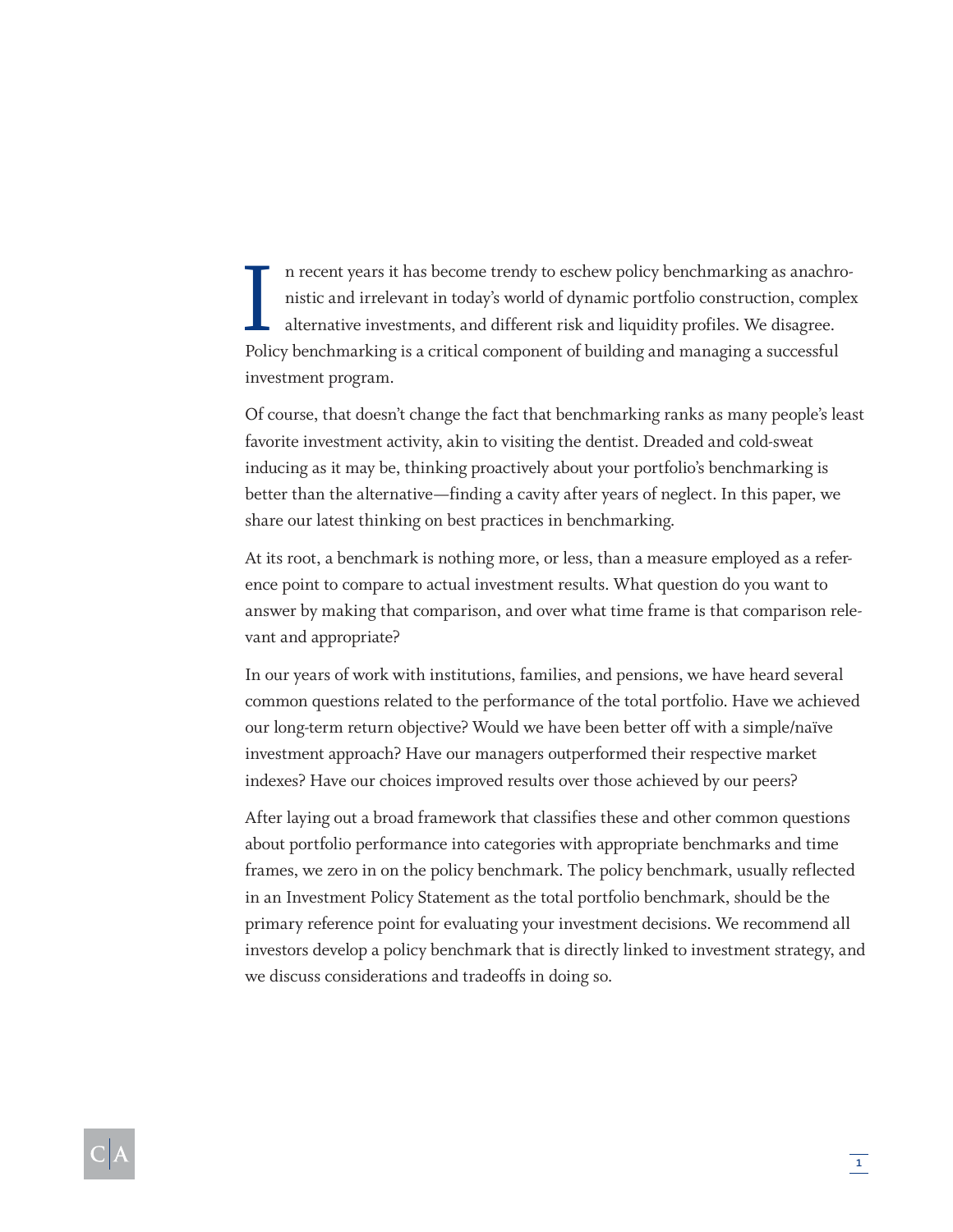## A Comprehensive Benchmarking Framework

Properly evaluating a portfolio requires a variety of reference points, as investors have no shortage of ways in which they want to understand how the portfolio has done. No single benchmark can answer all questions over all time frames. In Figure 1, we group common questions asked about portfolios, and recommend a type of benchmark that can serve as the baseline for answering these questions, over appropriate time frames.

Each of these benchmarks provides a piece of the mosaic of understanding portfolio performance. A well-rounded evaluation of performance would include a review across most or all of these reference points to lead to an understanding of what has influenced results—the choice to diversify beyond stocks and bonds, the particular asset allocation of the portfolio, or the selection of managers, among others. Any of the components can be customized to match the specific context of the portfolio.

#### FIGURE 1WHAT QUESTION DO YOU WANT TO ANSWER? DEVELOPING KEY REFERENCE POINTS

| <b>TYPE</b>                       | <b>QUESTION</b>                                                                                          | <b>BENCHMARK</b>                                    | <b>DESCRIPTION</b>                                                                                       | <b>TIME</b><br><b>FRAME</b> |
|-----------------------------------|----------------------------------------------------------------------------------------------------------|-----------------------------------------------------|----------------------------------------------------------------------------------------------------------|-----------------------------|
| <b>RETURN</b><br><b>OBJECTIVE</b> | Have we earned enough to<br>meet our financial objec-<br>tives (e.g., earn what we<br>spend)?            | Realized<br>Inflation +<br>Real Return<br>Objective | Return objective<br>expressed in real terms, as<br>appropriate over very long<br>time frames             | $20+$<br>Years              |
| <b>SIMPLE</b>                     | Have we done better than<br>an investable, simple,<br>passive approach?                                  | Stocks &<br><b>Bonds</b>                            | A mix of stocks and bonds.<br>Reflects expected risk<br>profile of investment policy                     | $10+$<br>Years              |
| <b>POLICY</b>                     | Have we outperformed a<br>mix of indexes that<br>represents our long-term<br>strategic asset allocation? | Policy<br>Benchmark                                 | A mix of investable<br>benchmarks representing<br>our "default" or "norma-<br>tive" position             | $3 - 5 +$<br>Years          |
| <b>DYNAMIC</b>                    | Have we added value<br>through our selection of<br>active managers?                                      | Manager<br><b>Benchmark</b>                         | A blend of each manager's<br>specific benchmark, at the<br>weight of the manager<br>within the portfolio | $3 - 5 +$<br>Years          |
| PEER<br><b>GROUP</b>              | Have we outperformed<br>other similar institutions?                                                      | <b>Custom Peer</b><br>Group                         | A custom group of peers<br>with similar attributes                                                       | $5+$<br>Years               |
| <b>RISK</b><br><b>MEASURES</b>    | How have we performed on<br>a risk-adjusted basis?                                                       | <b>Custom Risk</b><br>Metrics                       | Specific metrics to<br>measure risk-adjusted<br>results (e.g., Sharpe ratio)                             | $5+$<br>Years               |

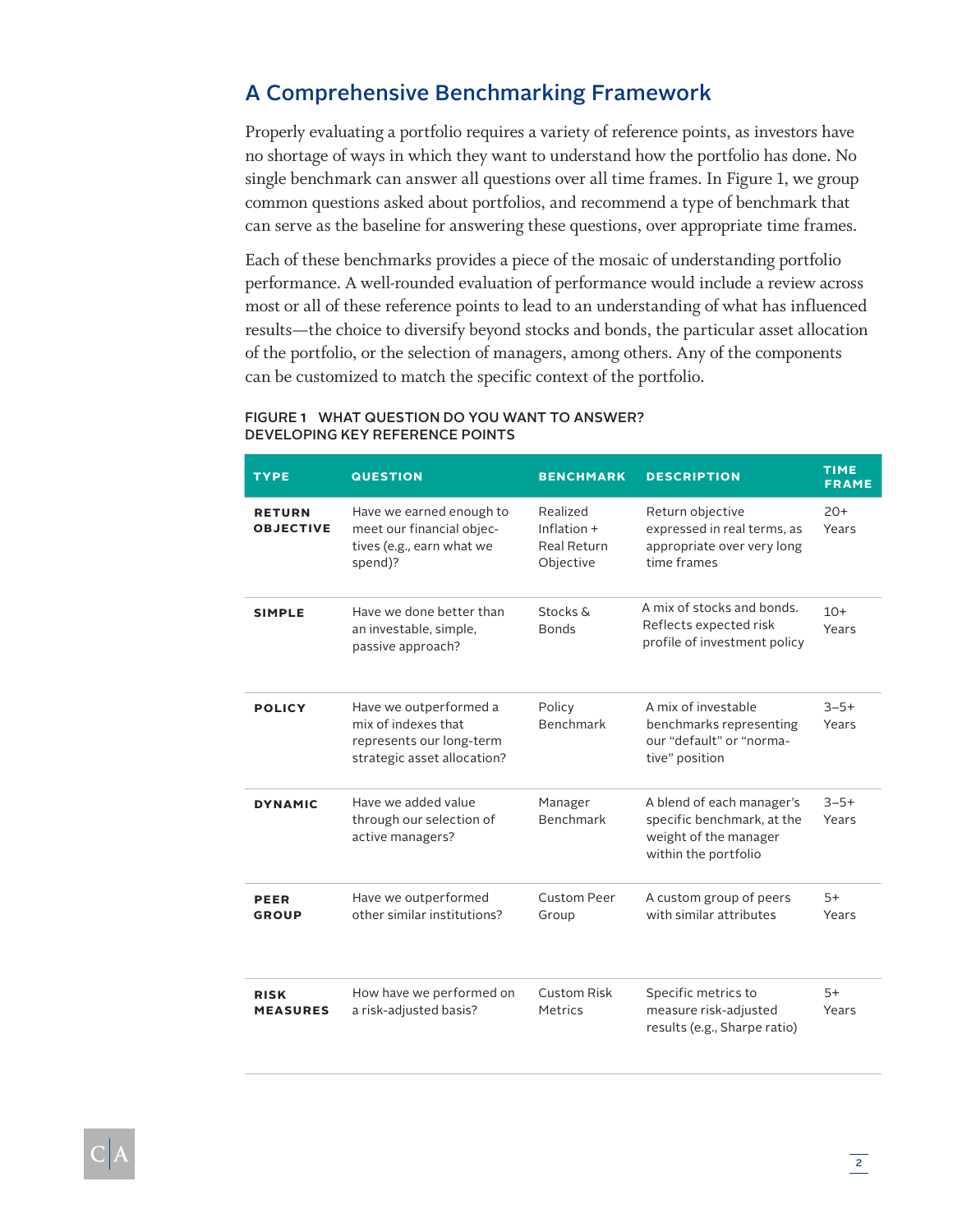Figure 2 arranges the categories of evaluation into an overarching framework for understanding portfolio performance. Each reference point in this framework addresses a specific question, and when used in combination can provide insight into value add from diversification, asset allocation tilts, or manager performance. We've highlighted the policy benchmark as the reference point we will focus on for the rest of the paper.

#### STOCK/BOND MIX<br>INVESTMENT POLICY<br>INVESTMENT POLICY<br>MANAGER WEIGHTED PORTFOLIO BENCHMARKS & RISK MEASURES PEER COMPARISONS<sup>1</sup> RETURN OBJECTIVE Return Objective + Realized Inflation "Simple" Benchmark Policy Benchmark Dynamic Benchmark Actual Performance CA Universe **Other** Universe ACTUAL RETURNS Diversification Value Add Asset Allocation Value Add Manager Value Add POLICY OBJECTIVES & RISK METRICS • Alpha • Tracking Error • Information Ratio • Volatility Sharpe Ratio • Beta

#### FIGURE 2 UNDERSTANDING PORTFOLIO PERFORMANCE: OUR COMPREHENSIVE BENCHMARKING FRAMEWORK

**BEST** PRACTICE #1

Incorporate benchmarking as a key component of your investment process. Defne a comprehensive benchmarking framework that includes a variety of reference points, each with a specifc purpose and appropriate time frame.

1 We have previously written about the use of peer comparisons as a reference point, and the importance of carefully constructing a peer universe. See William Prout and Grant Steele, "Finding Proper Perspective for Peer Comparisons," Cambridge Associates Research Report, 2016.

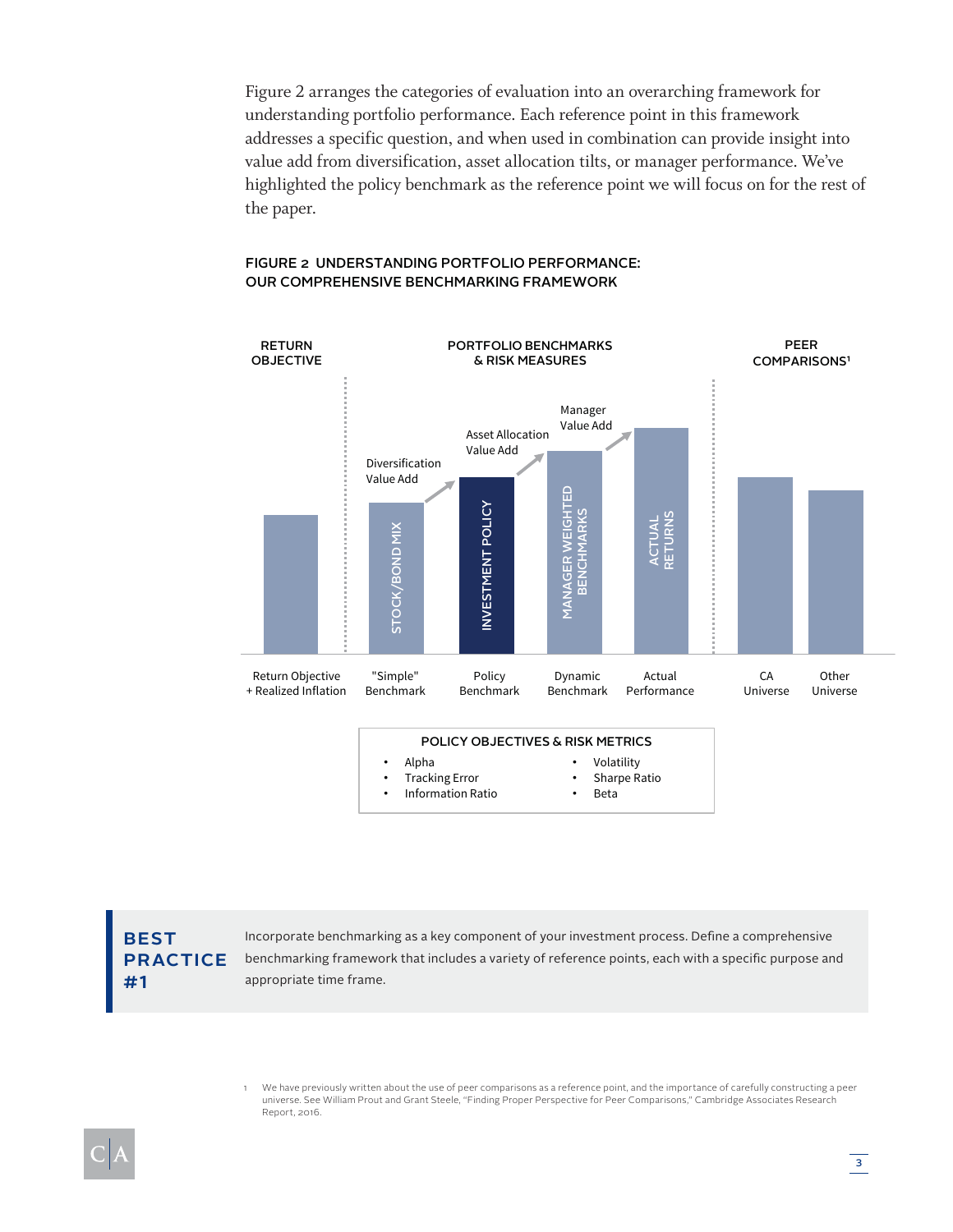## The Total Portfolio Policy Benchmark: The Primary Reference Point

A comprehensive framework should include a variety of reference points, but it's certainly not practical, or useful, to review all reference points and conduct attribution on each item every month or even quarter. While no single reference point can address all needs at all times, a primary reference point is necessary to focus day-to-day management of the portfolio. We recommend that the centerpiece of a comprehensive benchmarking framework be a total portfolio policy benchmark, as this benchmark has the most practical time frame, is fully related to market forces, and is appropriate as a day-to-day reference point for the portfolio.

An appropriate policy benchmark for a portfolio achieves the following:

- **ESTABLISHES THE INVESTMENT MANDATE.** In any context, strategy is the specific plan of attack to accomplish a desired objective. In investing, the strategy is typically defined by the policy asset allocation, which reflects the default portfolio positioning intended to achieve the desired investment objective. The policy benchmark therefore memorializes the default investment strategy. As a result, a proper policy benchmark is the simplest translation of an investment objective into a clear mandate for day-to-day management of the portfolio.
- **EVALUATES PERFORMANCE RELATIVE TO THE MANDATE.** A policy benchmark answers the perennial question, "how are we doing?" Additionally, if properly constructed, it can provide attribution of "what worked and what didn't?" and measure the magnitude of the impact of specific decisions relative to the default policy portfolio.
- **PROVIDES A REFERENCE FOR DECISION MAKING.** A policy benchmark establishes a clear reference point against which to measure investment decision making that deviates from that default position, including attribution of results, sizing of bets, etc. It helps to focus decision making and measurement of tilts against the default strategy.
- **CREATES A TOOL FOR COMMUNICATION.** The policy benchmark establishes a clear and consistent reference point to discuss portfolio management decisions and results. When established at the beginning of an investment program, as the default starting point, it becomes a critical communication tool in the ongoing management of the portfolio, including tactical asset allocation tilts or even major changes to the strategy, expressed through changes to the policy benchmark.

## **BEST** PRACTICE #2

Make the total policy portfolio benchmark the centerpiece of your comprehensive benchmarking framework. The total portfolio policy benchmark has the most practical time frame, is fully related to market forces, and is appropriate as a day-to-day reference point for the portfolio.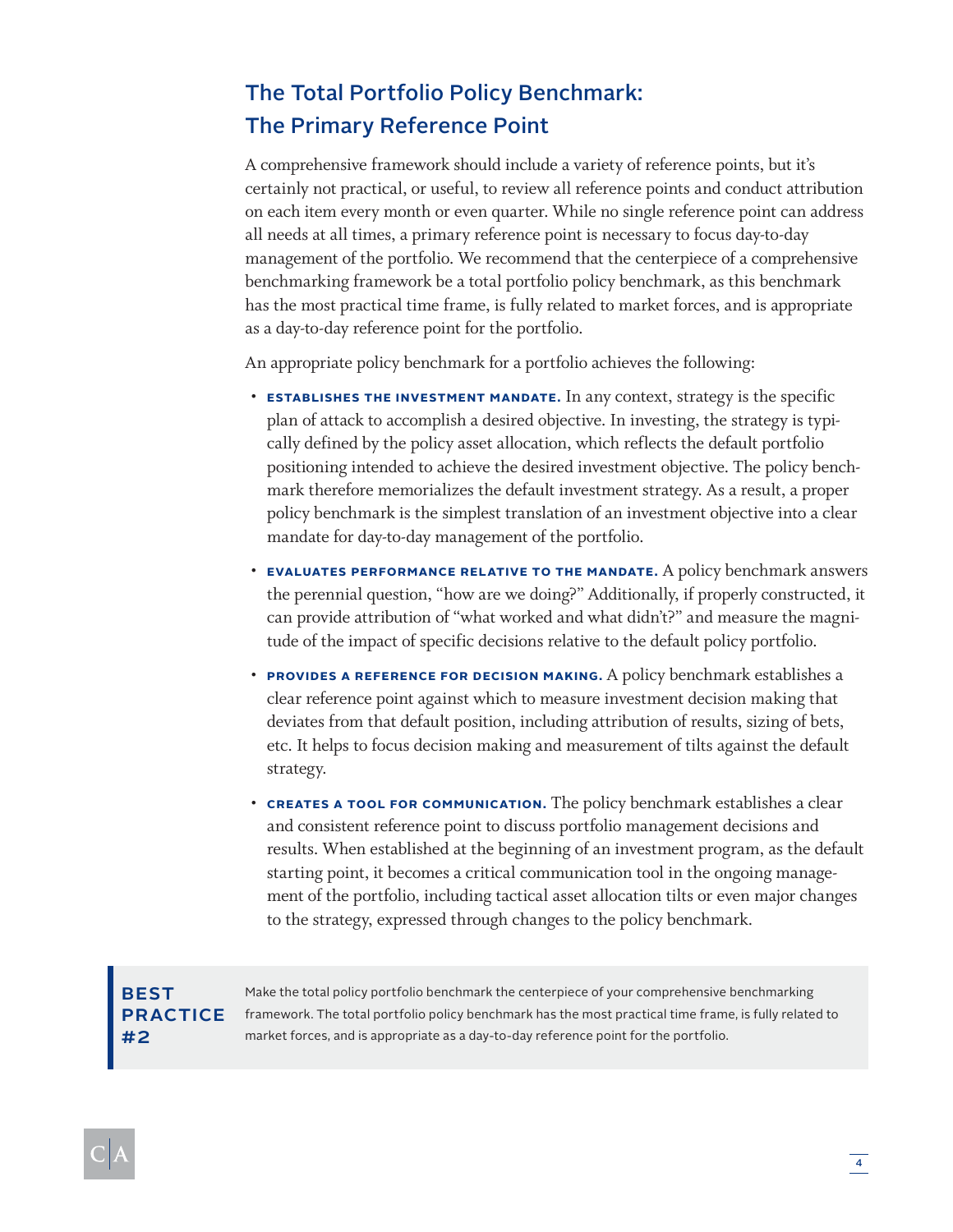While performance evaluation is the most traditional and common purpose for a policy benchmark, we believe that a policy benchmark can and should play a significantly more integral role as a tool to help define and manage investment strategy on a day-to-day basis.

## Designing a Total Portfolio Policy Benchmark

There is no single right answer on how to design a total portfolio policy benchmark, only a series of choices with associated tradeoffs.

Over the last decade, as part of the trend to eschew a focus on benchmarking, a range of approaches has emerged, including a return to very simple broad reference points (mix of stocks/bonds), a shift to the use of broad economic factors (growth, inflation sensitive, etc.), as well as a continuation in the use of a "traditional" benchmarking approach that selects benchmarks based on asset classes. As part of this growing menu of options, the investment community has expended significant time debating the pros and cons of each, and trying to determine which is the best approach. Our view is that any could be the appropriate approach for your portfolio—which one is most appropriate depends entirely on your investment strategy.

In simple terms, the policy benchmark should be a direct expression of the "default" portfolio positioning. One helpful analogy is to think of the policy benchmark as the equivalent of a "five-year business plan" that represents the agreed-upon plan to execute the desired strategy. Different investment philosophies or approaches might yield different policy benchmarks, but each would be appropriate and directly linked to the chosen investment strategy.

As a result, it is best to develop the benchmark in conjunction with the investment strategy work that occurs at the start of an investment program, and to conduct reviews in conjunction with periodic strategy reviews.

## BEST **PRACTICE** #3

Develop the policy benchmark in conjunction with your portfolio's investment strategy so that the two are directly linked from the outset. The policy benchmark can be thought of as the fve-year business plan for the portfolio, and as such, memorializes the investment strategy as agreed upon with the investment committee, advisor, etc.

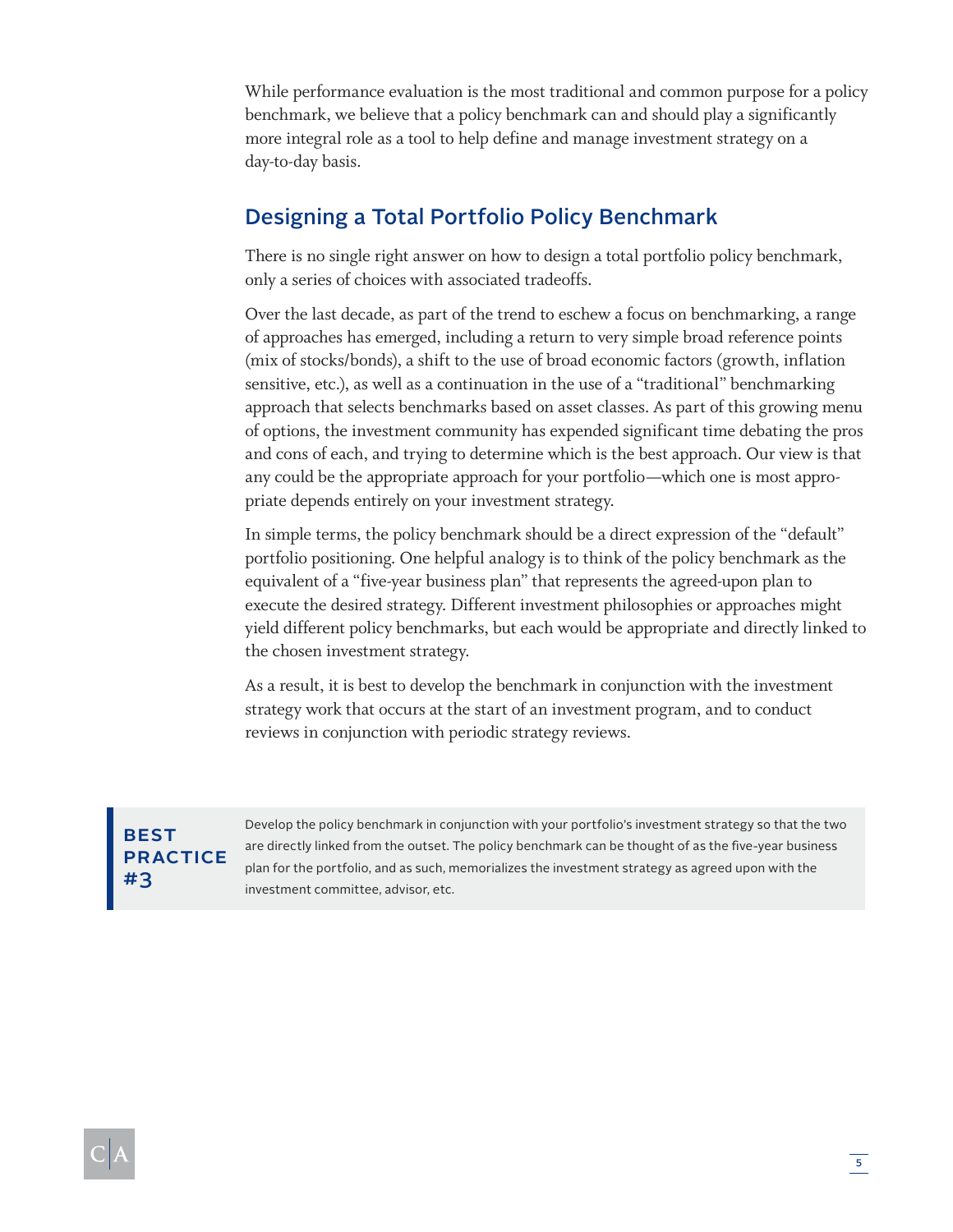Questions to ask to create/assess the link between the benchmark and the investment strategy include:

- Does the benchmark reflect the investment approach? Are you following a traditional capital allocation asset class–based strategy, a factor-based investment approach, or an unconstrained "go-anywhere" approach?
- Does the benchmark reflect what was modeled in the expected risk/return and stress-testing modeling done during strategic asset allocation discussions?
- Does the benchmark reflect a default portfolio against which decisions can be discussed, measured, and evaluated? Would you "buy" the policy benchmark?
- What are your expectations of the time frame of evaluation for your chosen benchmark? If it's long term (a 25+ year benchmark), what will you use for next quarter's discussion?
- What are the expectations for the tracking error (ongoing deviations) relative to the selected benchmark? How will you evaluate decisions over the short- and intermediateterm if the selected benchmark is *expected* to have large deviations from actual results?

## Broad or Detailed?

How broad or detailed your policy benchmark should be is a function of three key factors: your overall investment approach; how much latitude you, your staff, advisor, or outsourced CIO will have in implementation; and the time frame over which you are comfortable evaluating portfolio performance, as shown in Figure 3.

#### FIGURE 3 KEY FACTORS FOR DETERMINING HOW BROAD OR DETAILED TO MAKE YOUR POLICY BENCHMARK



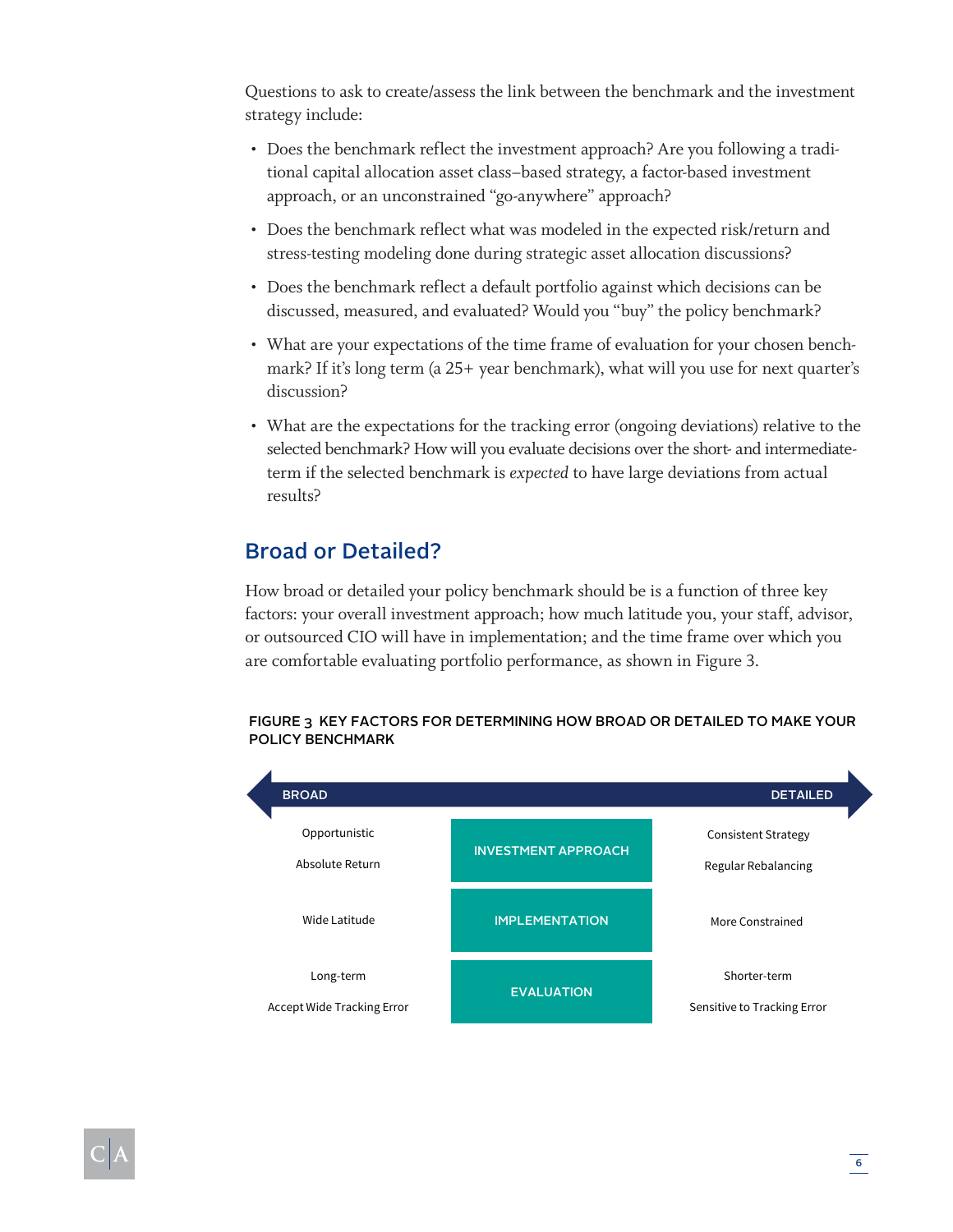Because the policy benchmark should be driven by your investment strategy and philosophy, it could reflect only a few broad categories or be highly detailed, down to even, perhaps, the sector or strategy level. In Figure 4 we depict conceptually the spectrum of approaches, from a simpler factor-type benchmark on the left to more detailed strategy benchmarks for sub–asset classes on the right.



#### FIGURE 4 SPECTRUM OF POLICY BENCHMARK APPROACHES

We suspect that the middle option will resonate with many investors as it is appropriate for a capital asset allocation model of investing, an investment philosophy that underpins many portfolios, and offers a reasonable number of categories to evaluate while providing some flexibility in implementation. Taking this option forward, in Figure 5 we show how this approach could translate into a policy benchmark.

## BEST #4

Design a policy benchmark by following the approach you modeled during investment strategy, seek a PRACTICE reasonable number of categories (which typically number no more than six), and select straightforward, well-defned indexes or manager universes for each category. Monitor and adjust as appropriate.

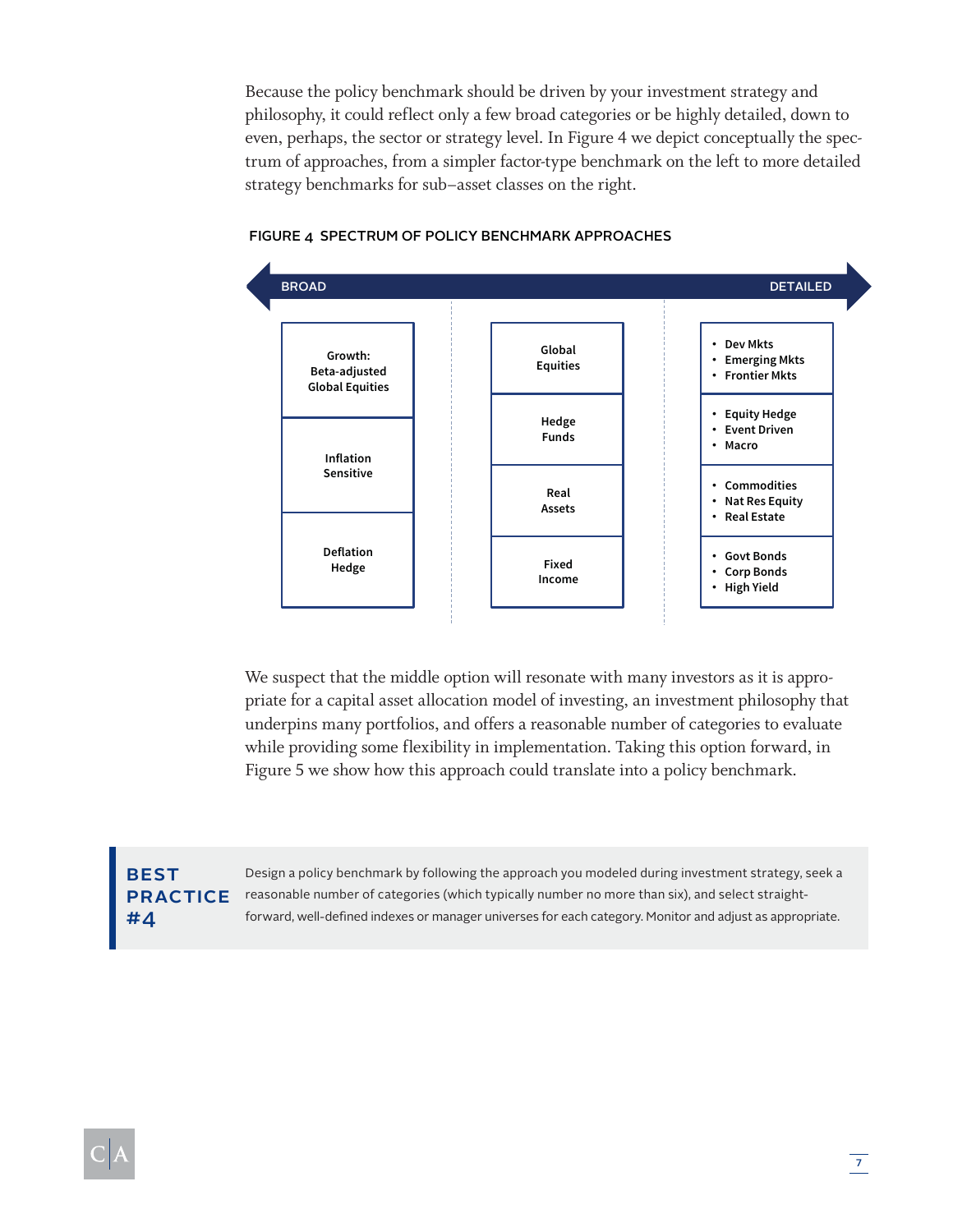#### FIGURE 5 TRANSFORMING STRATEGIC ASSET ALLOCATION INTO A POLICY BENCHMARK: US INVESTOR EXAMPLE

| <b>ASSET ALLOCATION</b>                                |                                  | POLICY BENCHMARK                                                                                                                                |  |  |
|--------------------------------------------------------|----------------------------------|-------------------------------------------------------------------------------------------------------------------------------------------------|--|--|
| Public Equity 44%<br>Private Equity 16%                | <b>GLOBAL</b><br><b>EQUITIES</b> | 60% MSCI All Country World Index                                                                                                                |  |  |
| Diversifying Hedge Funds 10%<br>Growth Hedge Funds 10% | <b>HEDGE</b><br><b>FUNDS</b>     | 20% HERL Fund of Funds Index                                                                                                                    |  |  |
| Public Real Assets 4%<br>Private Real Assets 6%        | <b>REAL</b><br><b>ASSETS</b>     | S&P North American Natural Resources Index<br>4%<br>Bloomberg Commodity Total Return Index<br>3%<br>FTSE NAREIT All Equity REITs Index<br>$3\%$ |  |  |
| Fixed Income 10%                                       | <b>FIXED</b><br><b>INCOME</b>    | 10% Bloomberg Barclays Aggregate Bond Index                                                                                                     |  |  |

On the left-hand side is the policy strategic asset allocation—the default asset allocation targets memorialized in the Investment Policy Statement. These represent what was modeled during the investment strategy discussions to determine the long-term risk/return profile of the portfolio, and are categorized into broad groups.

On the right-hand side is the proposed policy benchmark, which reflects the intended investment strategy, has six categories, and uses widely available and well-defined indexes for comparison across each category. It is simple, understandable, and practical for comparison to actual portfolio performance.

We expect some readers are now saying, "I don't like that approach, that's not what I use!"; "I don't like those asset class categories!"; "I don't like *that* index for *that* asset class!"; "HFR indexes are not investable!"... and the list of protests could go on.

Gladly, we agree. There is no *single* right answer in benchmarking, only a series of choices, each with associated tradeoffs. To illustrate this issue further, in the sidebar we review hedge funds as an example, outlining choices and associated tradeoffs in selecting a benchmark for hedge funds.

We propose the example in Figure 5 as an appropriate starting solution for many (*perhaps most*) investors following a traditional asset allocation approach. The exact categories and indexes should, of course, be customized to reflect the specific strategy and preferences of the investor. Overall, wherever you fall on the spectrum, we advise selecting a policy benchmark that reflects your *default* positioning for the long term.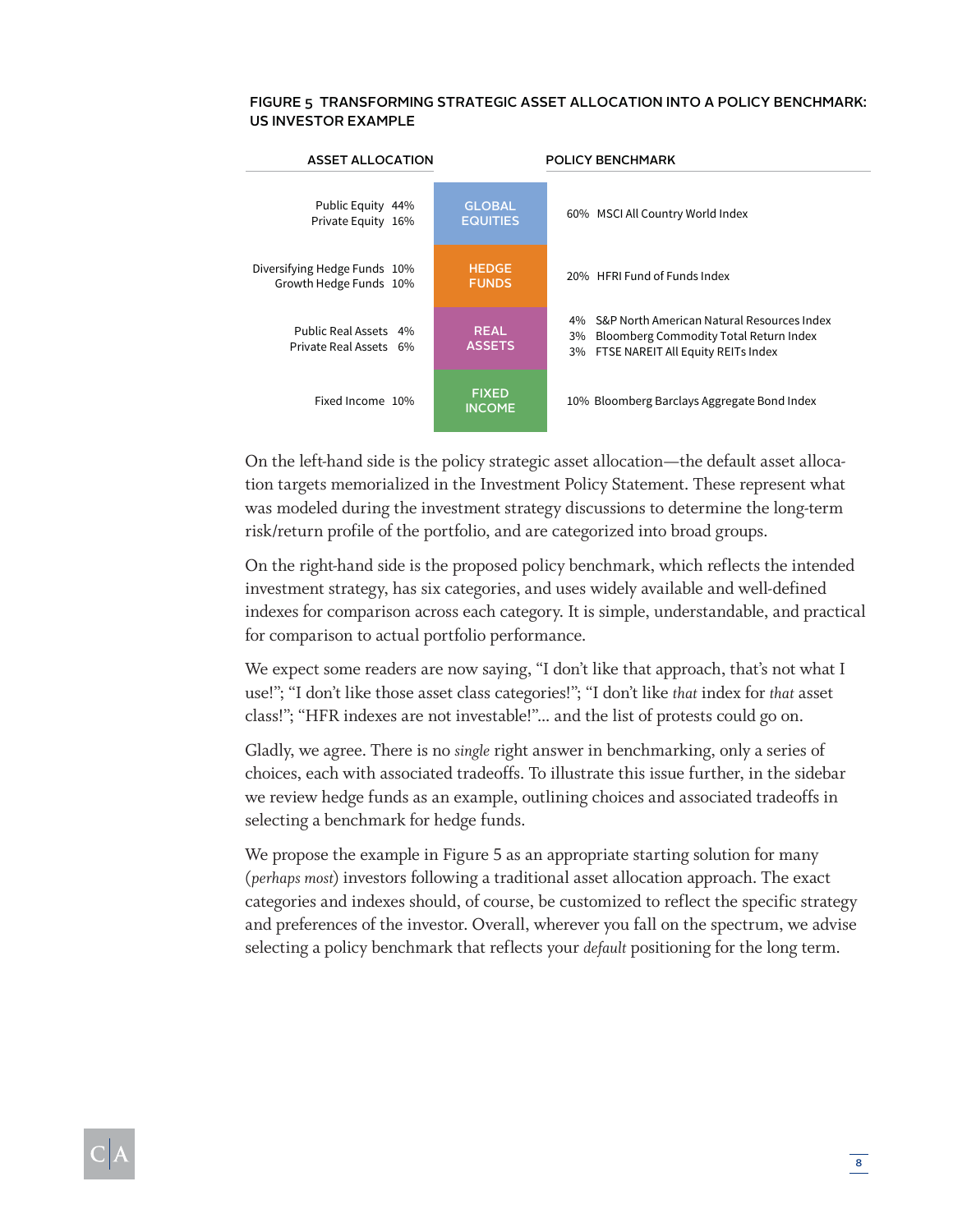#### **CASE STUDY: HEDGE FUND BENCHMARKING**

Ideally, an asset class benchmark should represent a passive investment in the broad opportunity set defined by that asset class. Unfortunately, this does not exist for hedge funds—which are really a collection of different strategies rather than an asset class—leaving investors to select from a menu of imperfect choices.

**BROAD UNIVERSE:** One alternative is to find an index that represents the broad universe of managers, even if it's not passively investable. Several index providers gather data from hedge fund managers and aggregate their performance into an index that is intended to reflect their overall performance. Options include the HFRI Fund-of-Funds Index and the Credit Suisse Hedge Fund Index, among others. Any of these indexes can be reasonable reference points, but all have some downsides, including various layers of fees included in performance and unknown details regarding the types of underlying hedge funds and their weighting in the index.

**SPECIFIC STRATEGIES:** Another option is to use indexes for particular types of hedge fund strategies, essentially creating custom mixes of long/short, macro, event-driven, etc., fund manager indexes to get something closer to one's intended hedge fund strategy allocations. This is also a reasonable approach, but also suffers some drawbacks. Beyond those highlighted above, strategy indexes often include a narrow set of managers, and managers may have strategies that are difficult to categorize so narrowly and/or shift over time.

**RISK EQUIVALENT:** Other alternatives include defining a risk proxy that represents the intended risk profile or factor exposure of the allocation (e.g., 0.3 beta-adjusted ACWI as an example of a single factor approach). Another even simpler approach focuses on sources of capital used to fund the hedge fund allocation (e.g., 50% equities + 50% bonds). These have the benefits of being much simpler and are passively investable for a very low cost. However, they also have drawbacks in that they are quite different from the underlying exposures of actual hedge funds and are expected to have very significant tracking error. For example, while a benchmark of 0.3 beta to ACWI (global equities) approximates the risk profile expected from many hedge fund portfolios, one of the primary reasons investors are allocating to hedge funds is to be uncorrelated to equities. Why then create an equity-oriented benchmark?

These three choices represent some of the most common approaches used in benchmarking hedge funds, but there are others as well, each with their own benefits and challenges. Investors should consider the tradeoffs carefully and select an alternative most appropriate for what they would like to measure, and the construction of their portfolio. We propose that broad hedge fund indexes, like the HFRI Fund-of-Funds Index and other equivalents, represent a straightforward option that is common across the industry, is linked to the intended actual exposure, and can serve as a good starting point for many investors.

## What About Benchmarking Private Investments?

Astute readers will note that Figure 5 does not appear to incorporate private investments in the policy benchmark. Private investments (buyouts, venture capital, private credit, private real estate, etc.) are categories for which passively investable benchmarks are not available, and even performance reporting is downright challenging. This is a highly complex corner of any portfolio—indeed, we dedicated an entire research paper to the topic of best practices for private investment benchmarking in 2014.

What we will focus on here is how to incorporate private investments in the total portfolio policy benchmark. We recommend benchmarking private investments to public market indexes (e.g., a global equity index) in the total portfolio benchmark.

2 See Jill Shaw et al., "A Framework for Benchmarking Private Investments," Cambridge Associates Research Report, 2014.

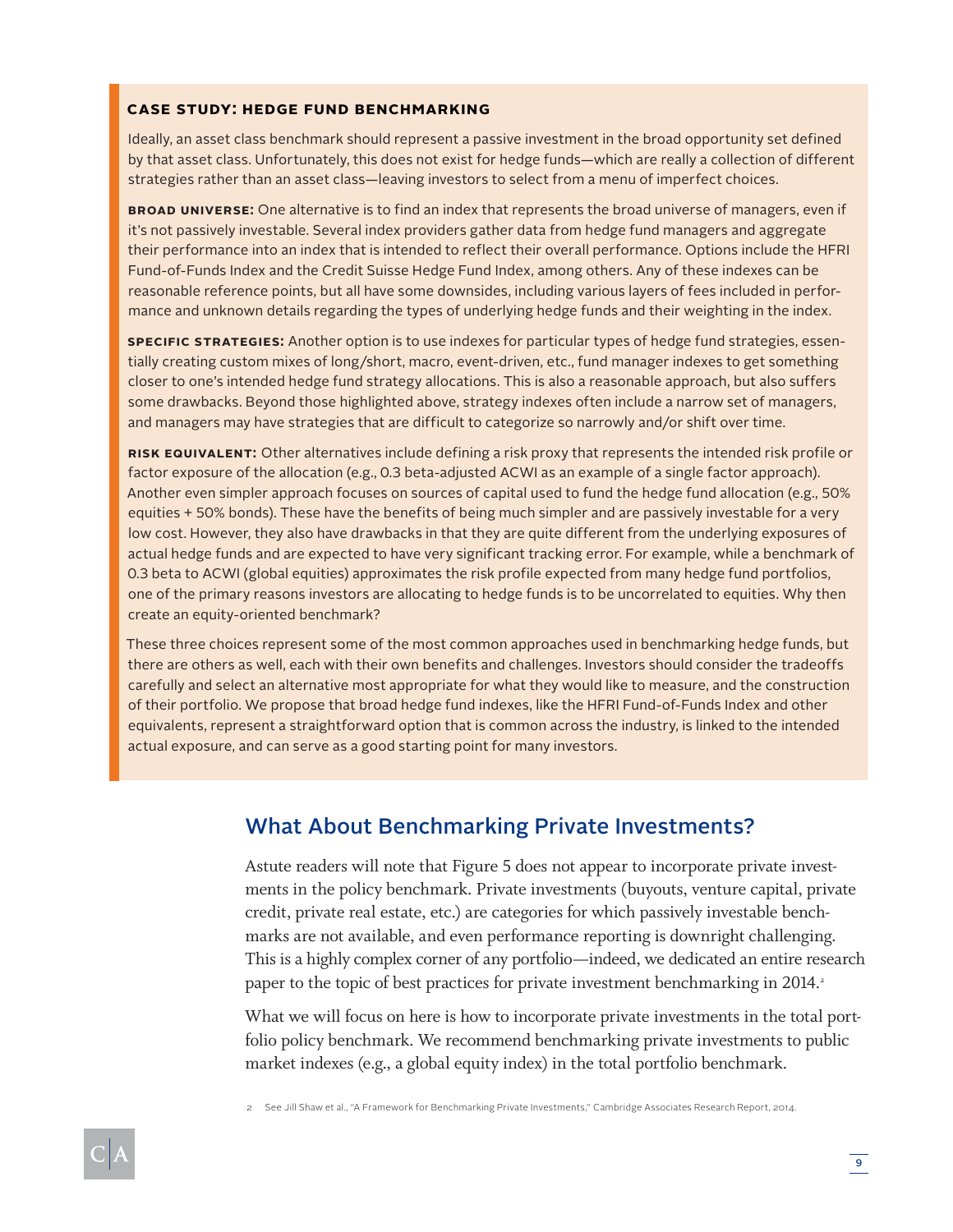The rationale for our recommendation is rooted in the belief that although private investment performance measurement and benchmarking can be complex, the approach employed at the total portfolio level should be simple. Using public market proxies for private investments is a simple, practical, and appropriate solution for the total portfolio policy benchmark, when coupled with a more nuanced and complex analysis specifically focused on private investment performance elsewhere.

The primary complexity arises from the fact that returns in total portfolio performance reports are typically expressed as time-weighted returns (e.g., the performance of a dollar invested over time) while the performance of private investments is typically measured in money-weighted returns (effectively, the performance of specific cash flows over time, including additions and distributions). These two types of returns are fundamentally different, which complicates the ability to reflect the performance of private investments in a total portfolio report. It is particularly difficult to translate performance of manager universe medians, which might be used as the asset class benchmark, from money-weighted to time-weighted returns. Additionally, because private investment allocations require years to build, shifting slowly as commitments are made, the actual allocation rarely matches the policy target to private investments.

## **BEST** PRACTICE #5

Benchmark private investments to public market indexes for evaluating total portfolio performance. Avoid adding premiums to public indexes or using private investment manager universes in the total portfolio benchmark. Couple this with specialized evaluation of private investment exposure, which can employ a variety of methodologies unique to measuring performance of these assets.

Shifting to using a public market proxy can address some of these difficulties. Continuing with our example policy benchmark in Figure 5, the MSCI All Country World Index (ACWI) is used as the benchmark for global equities, both public equity and private equity (including buyouts and venture capital).

The public index represents the opportunity cost and benchmark for the source of funding for private equity, is available in time-weighted methodology, and can be easily included in the total portfolio benchmark. Use of a public benchmark can also help to address the dynamic nature of the private investment allocation. From a benchmarking perspective, if the public and private equity allocations are both benchmarked to MSCI ACWI, the index represents the aggregate allocation across both and does not need to be adjusted due to any under/overweight of the actual private investment exposure. Any underweight in private equity (in the actual portfolio) would likely be invested in public equities while the capital awaits deployment, and the broad MSCI ACWI benchmark applies to the entire package regardless of which sub-category is under/ overweight currently. This example focuses on private equity, but can be extended to other sub-categories such as private energy, private real estate, etc., using a similar public market equivalent approach.

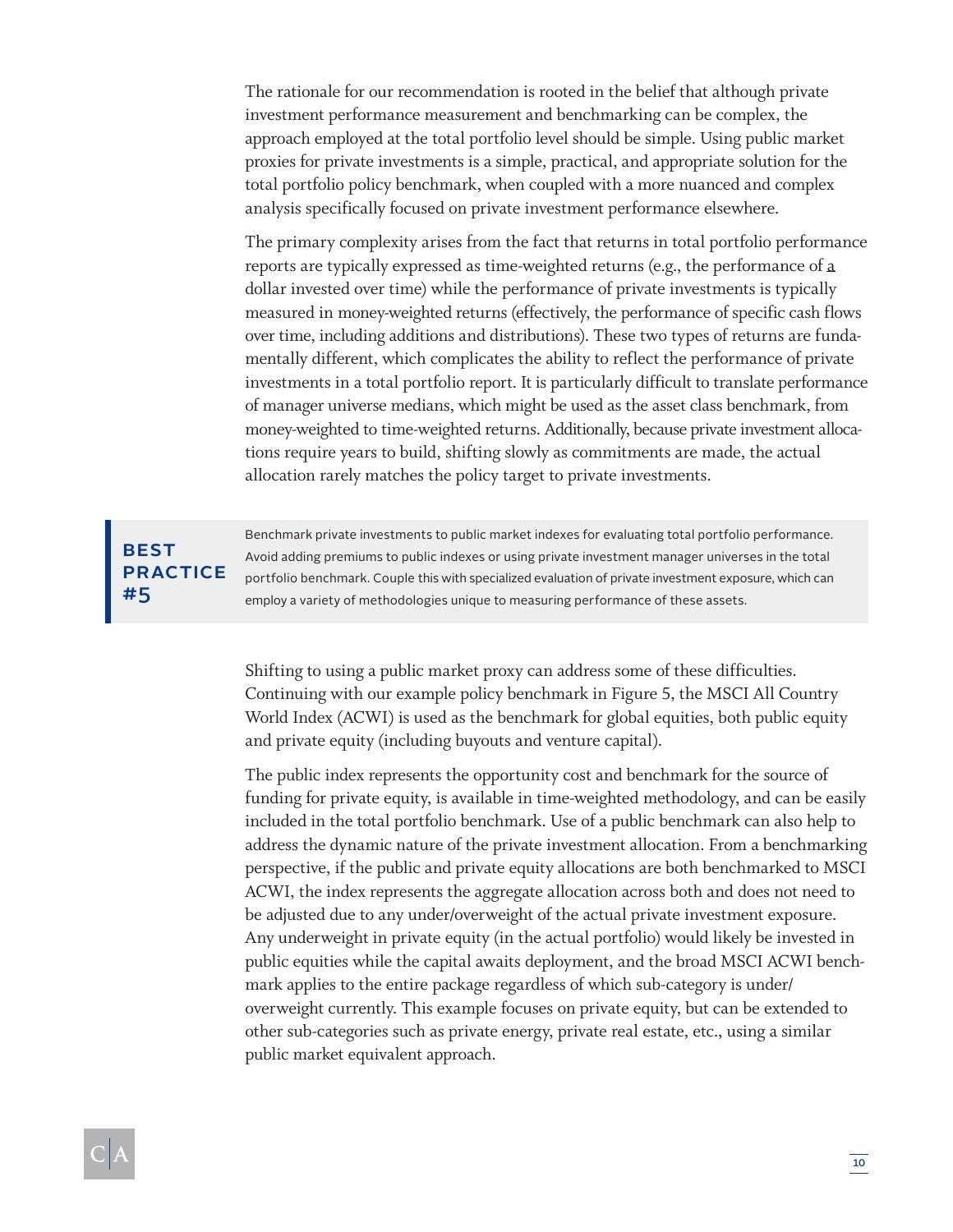Critics might focus on the fact that public investments are *not* equivalent to private investments. Investors allocate to private investments, and lock up their capital for ten or more years for a reason—to increase returns *above* public investments. Benchmarks of private managers or adding premiums on top of the public indexes might be more appropriate, some suggest. These alternatives are problematic within the context of the policy benchmark. Using private investment manager universes is not appropriate for time-weighted return calculation methodologies, while adding a premium introduces non-market forces that distort comparison—a premium is always positive and has no volatility. As a result, while certainly imperfect, using public indexes as the point of comparison for private investments in the policy benchmark is a simple and straightforward solution from a menu of difficult choices.

Of course, this is just at the policy/total portfolio level. It is appropriate and necessary to conduct a more detailed analysis specifically focused on private investments, using the appropriate money-weighted returns and other metrics (internal rates of return, multiples, public market equivalents, etc.) to measure performance versus the required illiquidity premium. But this should be done distinctly from the total portfolio benchmark context.

## **Conclusion**

While policy benchmarking is a complex subject, it is a critical component of building and managing a successful investment program. We conclude with a summary of benchmarking best practices for use as a reference when developing your own benchmarking approach.

#### **BENCHMARKING BEST PRACTICES**

- **ESTABLISH** a comprehensive framework with multiple reference points applicable over various time horizons #1
- **FOCUS** on the policy benchmark as your primary reference point #2
- **LINK** your policy benchmark directly to your investment strategy #3
- **DESIGN** your policy benchmark to match intended default positioning, keep it to 5 or 6 categories, and use straightforward, well-defined indexes #4
- **ASSESS** the performance of your private investment allocation within the total portfolio policy benchmark on a public market equivalent basis, and shift detailed evaluation of private investment exposure to a specifically designed private investment performance report #5